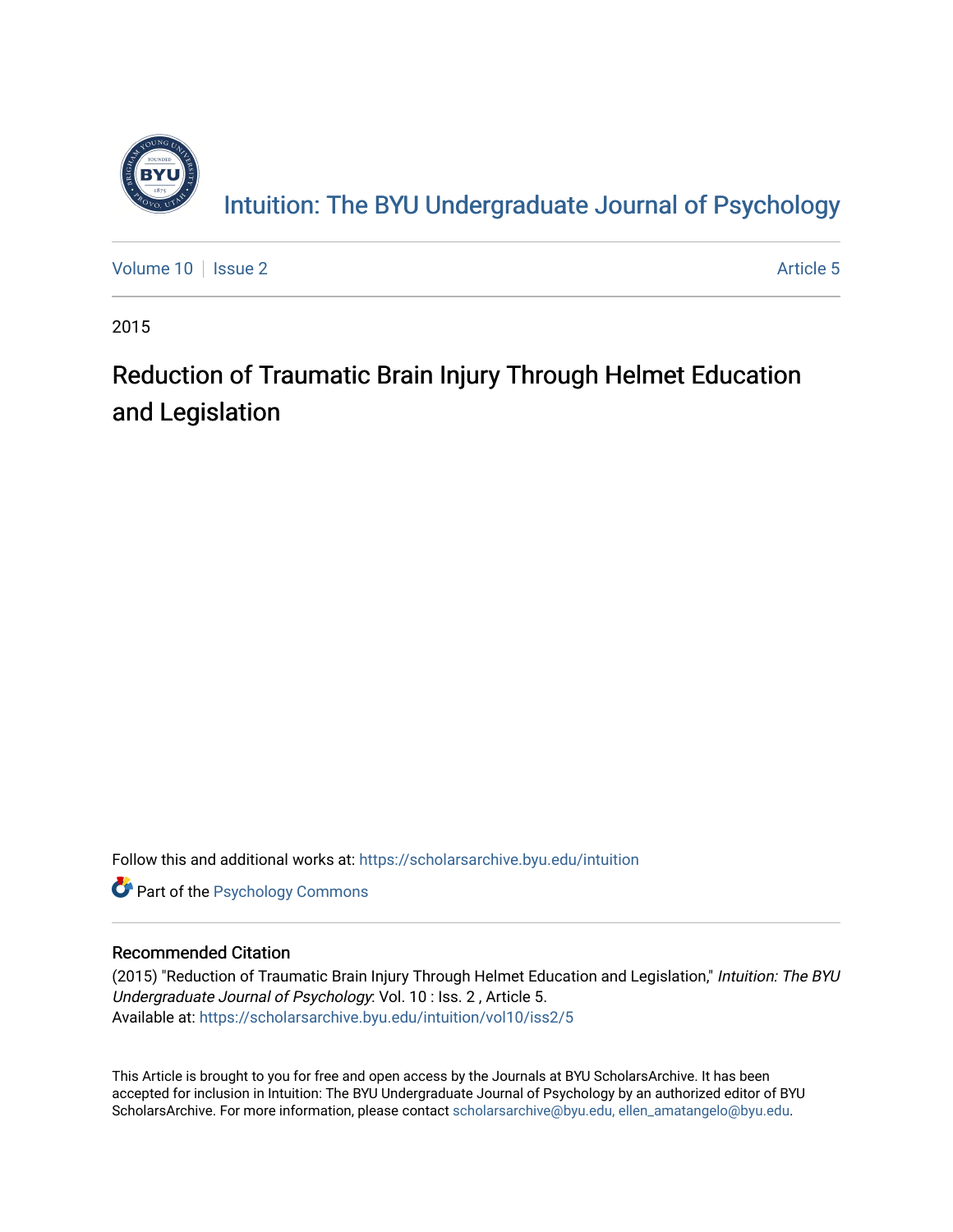# **Reduction of Traumatic Brain Injury Through Helmet Education and Legislation by Mason T. Bennett**

*Traumatic Brain Injury (TB!) is a leading cause of many of debilitating injuries and even death. These injuries often occur in common athletic activities, such as bicycling, snow skiing, snowboarding, football, and skateboarding. TB! resulting from each of these activities can be reduced by the proper use of certified helmets. Surveys have been conducted with college-age students, neurosurgeons, and the general population, and the results show that many believe in the efficacy of helmets as a means of protection. However, cognitive dissonance is displayed in the limited helmet use reported in these samples. Among the reasons researchers have found for this disparity include personal vanity and the lack of education. Moreover, those who purchase helmets often select non-certified products. After considering the efficacy of helmet use in the prevention of TB!, I offer suggestions for legislative policy and public education that could produce reduce the incidence of TB!.* 

50

1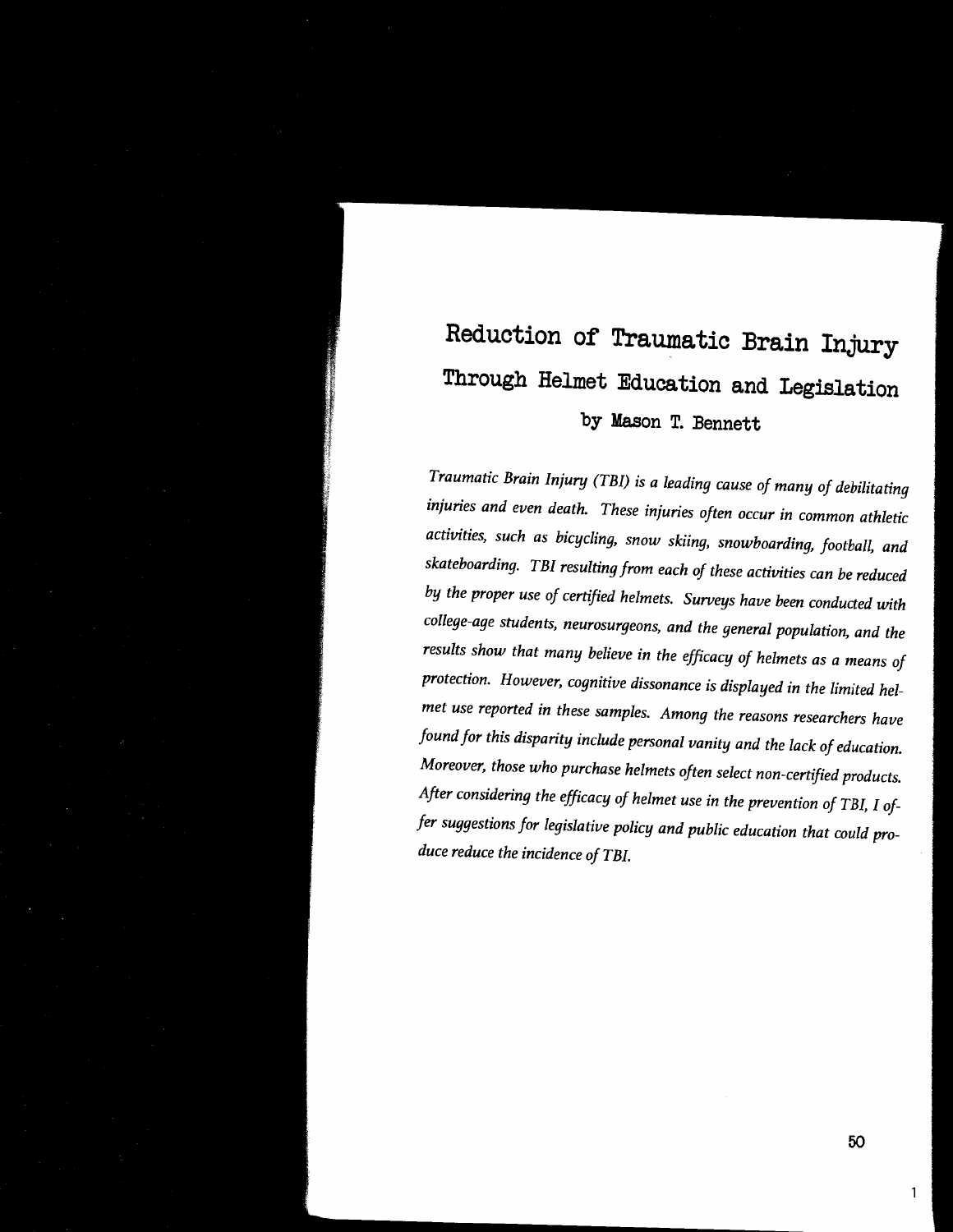T! he human body is not made to move at high speeds. We drive cars, ride bikes, and participate in fast-paced contact sports, each of which poses a danger. However, proper pre**cautions** can be taken in order to optimize safety in the event of a **damaging** accident.

## **Cause and Effects** *ot* **TBI**

Damage produced by impacts to the head may cause a Traumatic **Brain** Injury (TBI). This occurs when the skull accelerates at a **high** velocity and is suddenly decelerated by a surface, such as as**phalt,** and the bone stops moving, but the brain, which is floating in cerebrospinal fluid, keeps moving. The brain will bounce against **the** walls of the skull, causing a concussion or bleeding if the brain (called a contusion) or both (Ryszard, 2011), as well as brain-tissue ruts and tearing (Corbo & Tripathi, 2004). Although our skulls are made to protect the brain, possibilities still exist for head trauma **and** TBI, especially when we participate in potentially dangerous activities.

TBI often results in deleterious consequences. Mild TBI may **cause** loss of consciousness, headaches, disorientation, nausea, **vomiting,** mood swings, blurred vision, or feelings of depression. A moderate-to-severe TBI could cause an extended loss of conscious**ness,** slurred speech, convulsions or seizures, loss of coordination, memory loss, fluids draining from nose or ears, impairments of brain function, or even death (Mayo Clinic Staff, 2012). The brain is the command center of the body. A concussion or more serious damage can cause problems not just in cognition but also in body functioning for months and even years (Kowlakowsky-Hayner,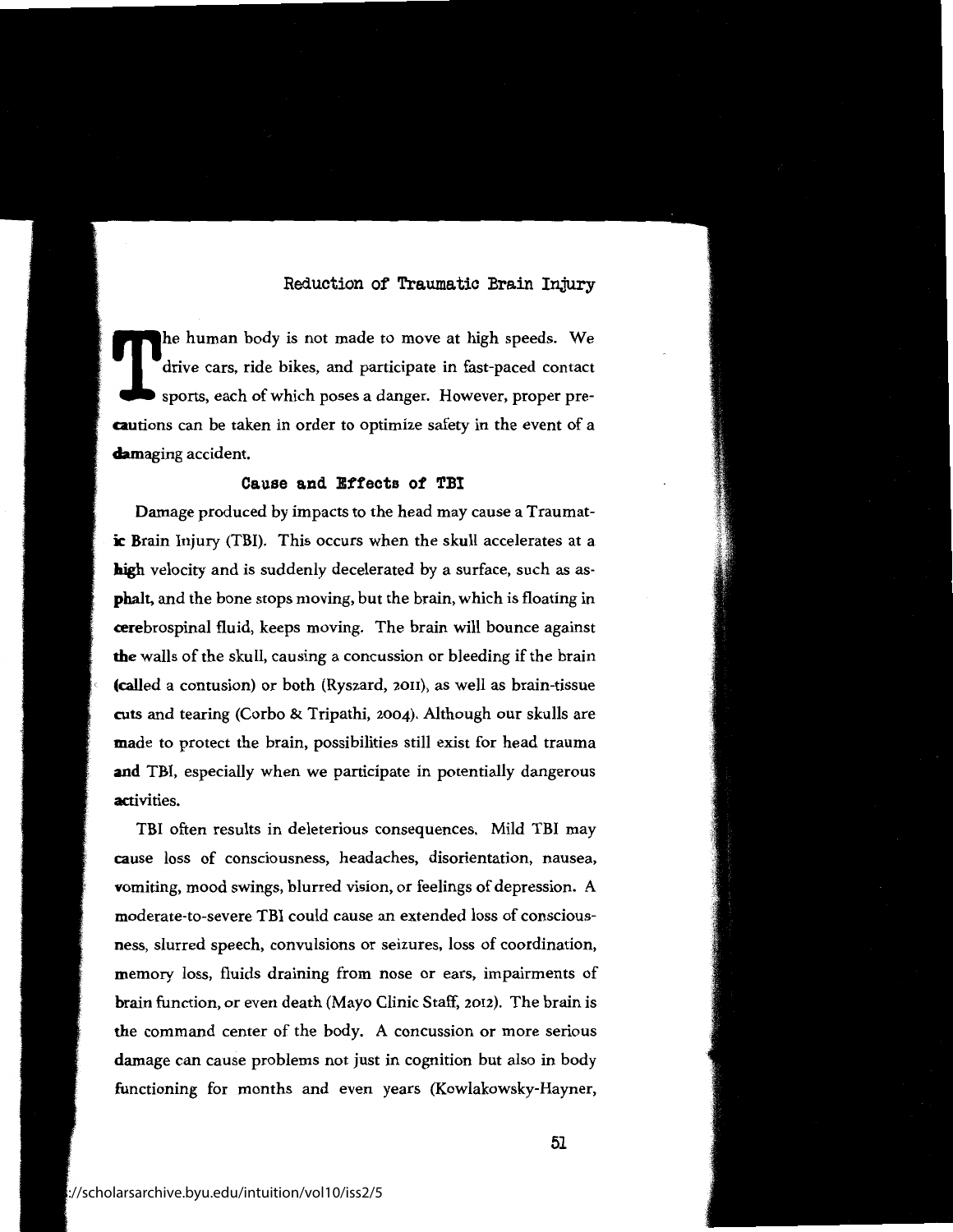Murphy, & Carmine, 2012). Some of these problems worsen with age. The quality of life for an individual who survives TBI often is greatly diminished.

## **Wearing a Helmet Increases Safety**

Most helmets are designed so that, upon impact, the foam shell crushes, allowing the head to decelerate at a slower speed and thus reduces the force of impact between the skull and brain (Bicycle Helmet Safety Institute, 2010). A study of 1,710 cases of bicycle crashes showed that helmet use reduced risk of TBI by 45% (McDermott, Lane, Brazenor, & Dehner, 1993). Head injury is the leading cause of death in snow sports, but helmet use may reduce head injury by up to 60% (Ackery, Hagel, Prowidenza, & Tator, 2007). Increased helmet use leads to decreased TBI, though other factors play a role.

Some researchers (e.g., Curnow, 2006) believe that it isn't the helmet itself that reduces injury but instead the cautious behaviors of the kind of person who would wear a helmet. Perhaps people who wear helmets are cautious and are less risk-taking, which leads to less injury, including TBI. However, other researchers (e.g., Hagel, 2006) have pointed out that, when proper experimental controls are used, the results show that people who wear helmets do not exhibit less risk-taking behavior than those who don't.

#### **Prevalence of TBI**

The Centers for Disease Control and Prevention (2013) has estimated that, in the United States alone, 1.7 million people suffer from TBI each year, and 52,000 of them die as a result of their injuries. This figure corresponds to 30.5% of all injury-related deaths in

**52**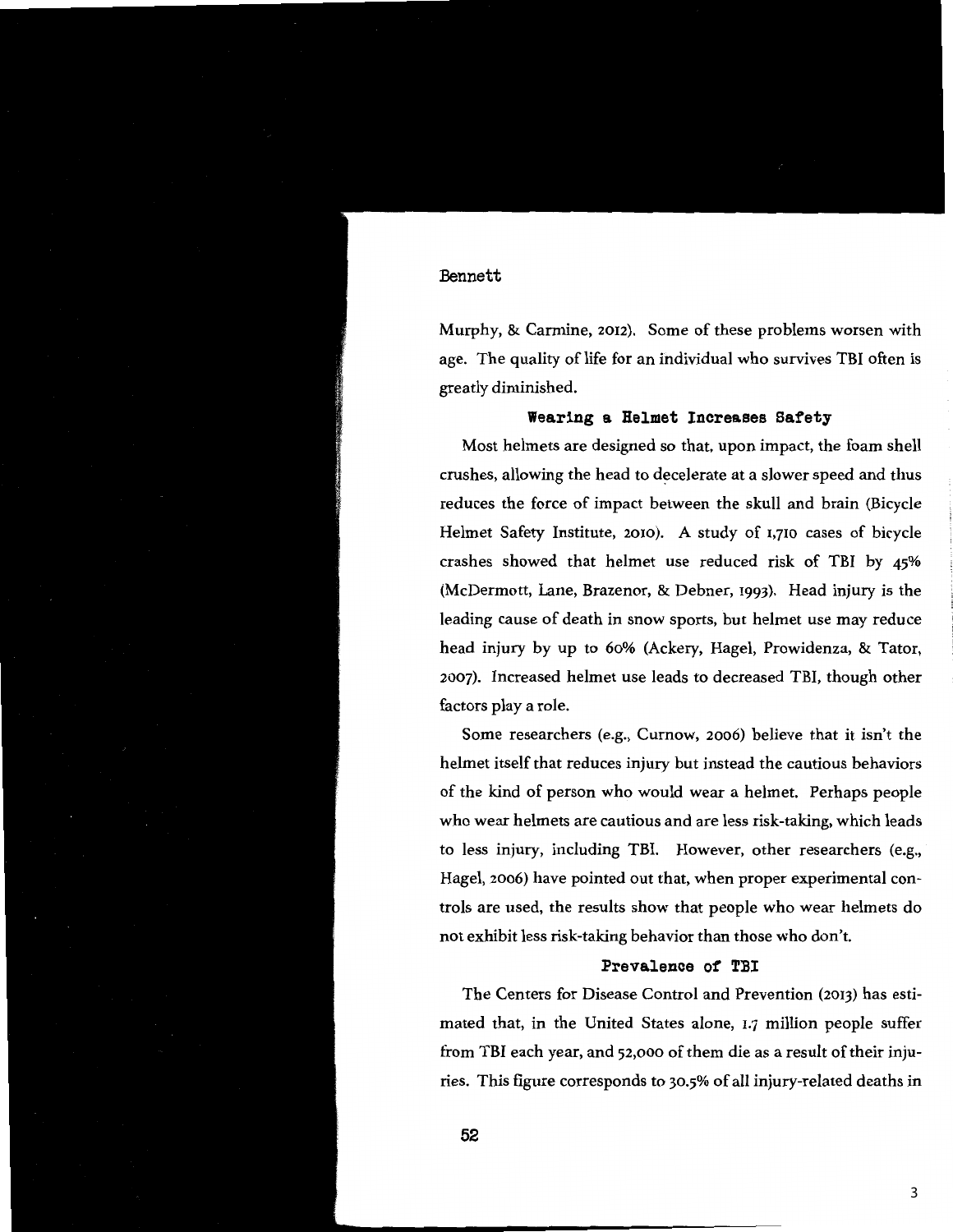**the** U.S. Shaughnessy (2009) reported roughly 300,000 sports-**Rlated** injuries each year. In which they were primarily bicycle re**lated,** with football second, baseball third, and skateboarding **fourth.** 

**TBI** is a worldwide problem, with many other countries reporting similar statistics. A German report cited approximately 23,000 **TBI-related** bike injuries in one year. A German poll of two million **people** reported that only 5% wore helmets while bicycling (Jung, **Zweckberger,** Schick, & Unterberg, 2010). A Canadian study **showed** that there was one fatality every week due to cycling acci**dents** and that they are among the leading causes of death in young **adults** (Persaud, Coleman, Zwolakowski, Lauwers, & Cass, 2012).

Kakefuda (2009) examined the attitude of college students to**wards** helmets and the incidence of use. The results showed that, **although** many students were aware that helmets increase safety, **die** majority of them neglected to wear helmets. Similarly, the per**antage** of people who actually use helmets during athletic activi-**1ies** is disturbingly low. In the German survey cited earlier (Jung et **al.** 2010) only 5% of respondents reported they wore helmets. **Among** the reasons for this neglect are personal vanity and igno**ance.** 

#### **Vanity**

Kakefuda's (2009) study was conducted at Colorado State Uni **versity,** where the author surveyed 315 students who acknowledged knowing the importance of helmets, but only 37% of them actually **wore** helmets in recreational activities, and only 9% wore helmets for bike travel. Respondents reported three main reasons for not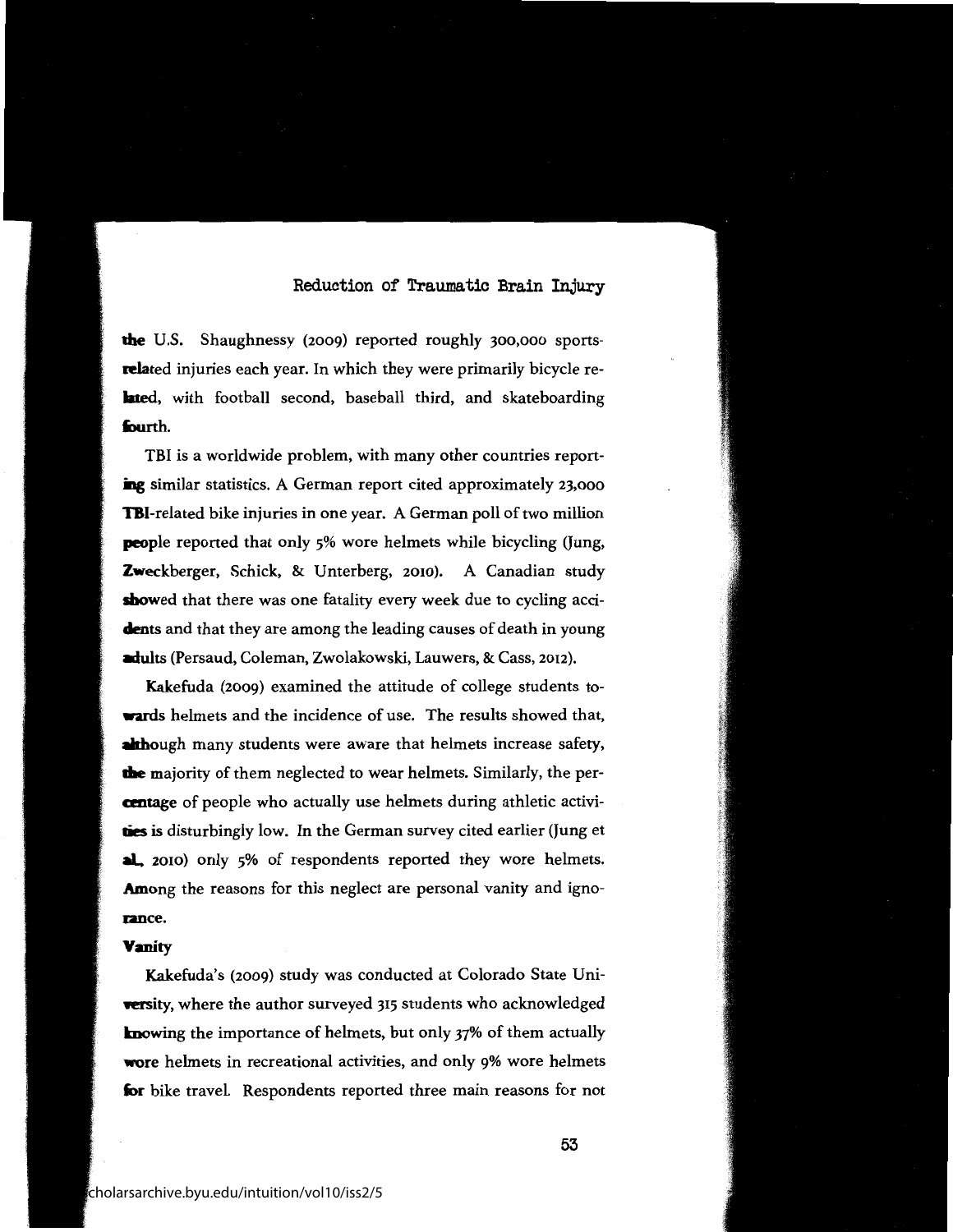wearing helmets: worry that helmets could mess up their hair, helmets were uncomfortable, and helmets were inconvenient to carry around. These were students investing an average of almost \$23,000 a year in their education (see Appendix), but they seemed to care more about their hairstyle than preserving their head. **Ignorance** 

Leathern and Body (1998) studied a group of adolescents with the purpose of determining how knowledgeable they were on the subject of TBI. The authors found that those who had sustained a head injury of some sort were much more aware of the risks and consequences than those who had not. Adolescents often do not know the risks they are taking until it is too late, and they have suffered an injury. This ignorance may lead to apathy, unsafe practices, and injury.

## **Effective Preventive Education and Legislative Initiatives**

Despite the strong evidence for the benefits of helmet use, many people still refuse to use them. For this reason, measures should be taken to assist people in better understanding proper protective measures and adopting them in order to prevent injuries.

#### **Education and Exposure**

As previously mentioned, research has shown that a person usually becomes cognizant of the risks of TBI after an injury occurs, not before (Leathern & Body, 1998). The risks of failing to use a helmet should become common knowledge, though how best to achieve this goal is uncertain.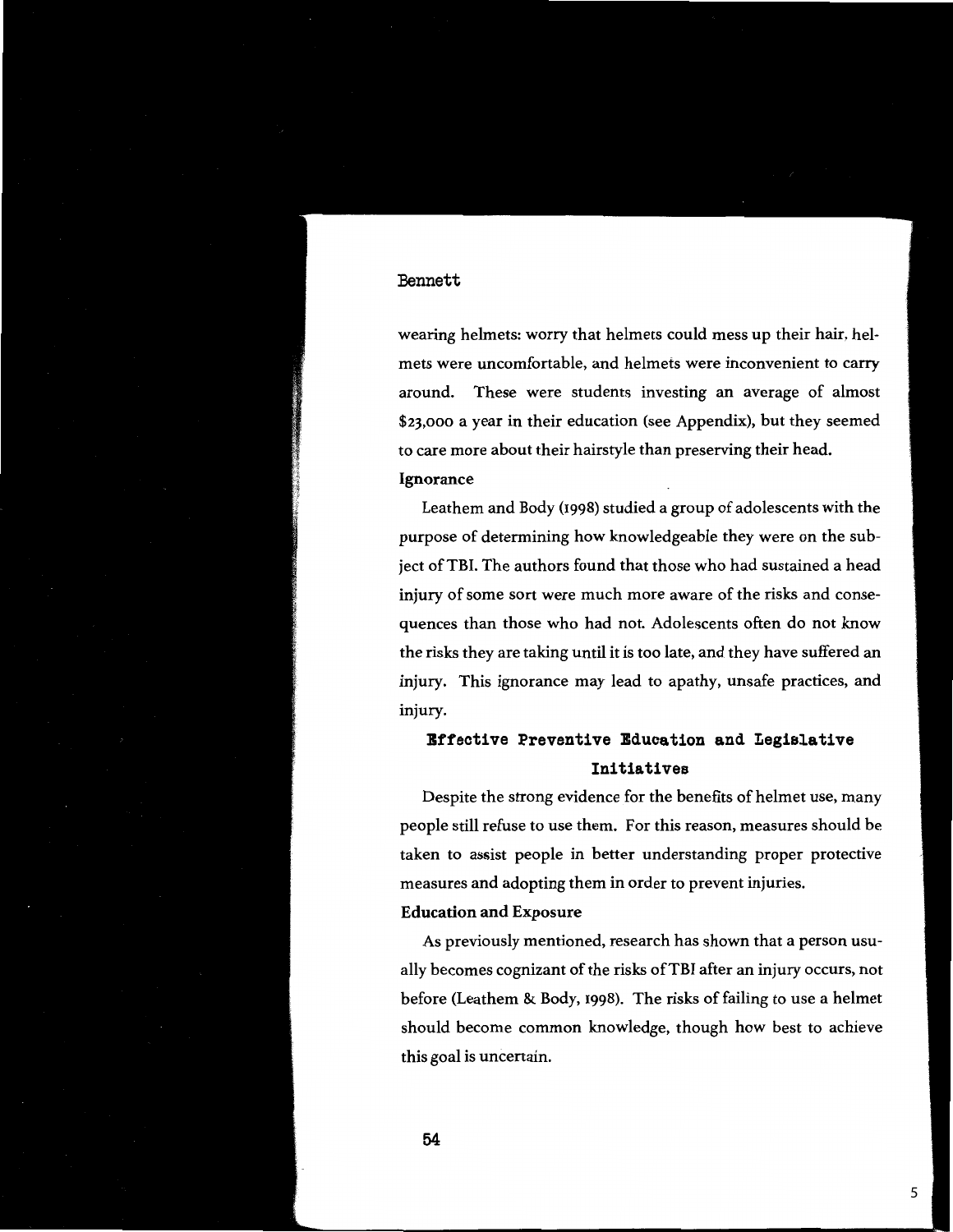Educational initiatives have tried to teach children and adoles**cents** about the benefits of helmet use. Studies of one program **showed** that, initially only 50% of children were persuaded to use **helmets.** The program was in effect for six years, but helmet use **never** exceeded 60% (Lee & Mann, 2003). In addition, despite their knowledge about the brain and its vulnerability to damage, only **49.7%** of neurosurgeons surveyed by Jung et al. (2010) wore helmets, **just** slightly more than the 44.5% of the general public who wear **laelmets.** 

Education informs people about the dangers going with a hel**met.** but it needs to be mixed with an emotional factor in order to **be** more successful. Jung et al. (2010) asserted that people are more **likely** to wear a helmet if it viewed as attractive, comfortable, or **aecessary.** When helmets are "cool" or desirable, more people may **wear** them. The use of emotional components in educational pro**pants** coincides with Kakefuda's (2009) finding that college stu-**4 kents** who wore helmets did so because they felt it important to do

#### **Legislative Initiatives**

t

m.

**Wh**en facts and emotions aren't enough to persuade someone to **100 a** helmet, laws can be enacted to enforce helmet use. This has **flowen** to be successful in reducing TBI. When helmet laws were **Inseed** in Australia, the use of helmets increased from 31% to 78%, and the incidence of injury was reduced by 48% (Persaud et al., **2002).** A study in California showed that laws mandating the use of **liginaries** for bicyclists under the age of 17 decreased the incidence of **The by** 18.2% (Lee, Schofer, & Koppelman, 2005). In 1999 only 16

-------------~

-----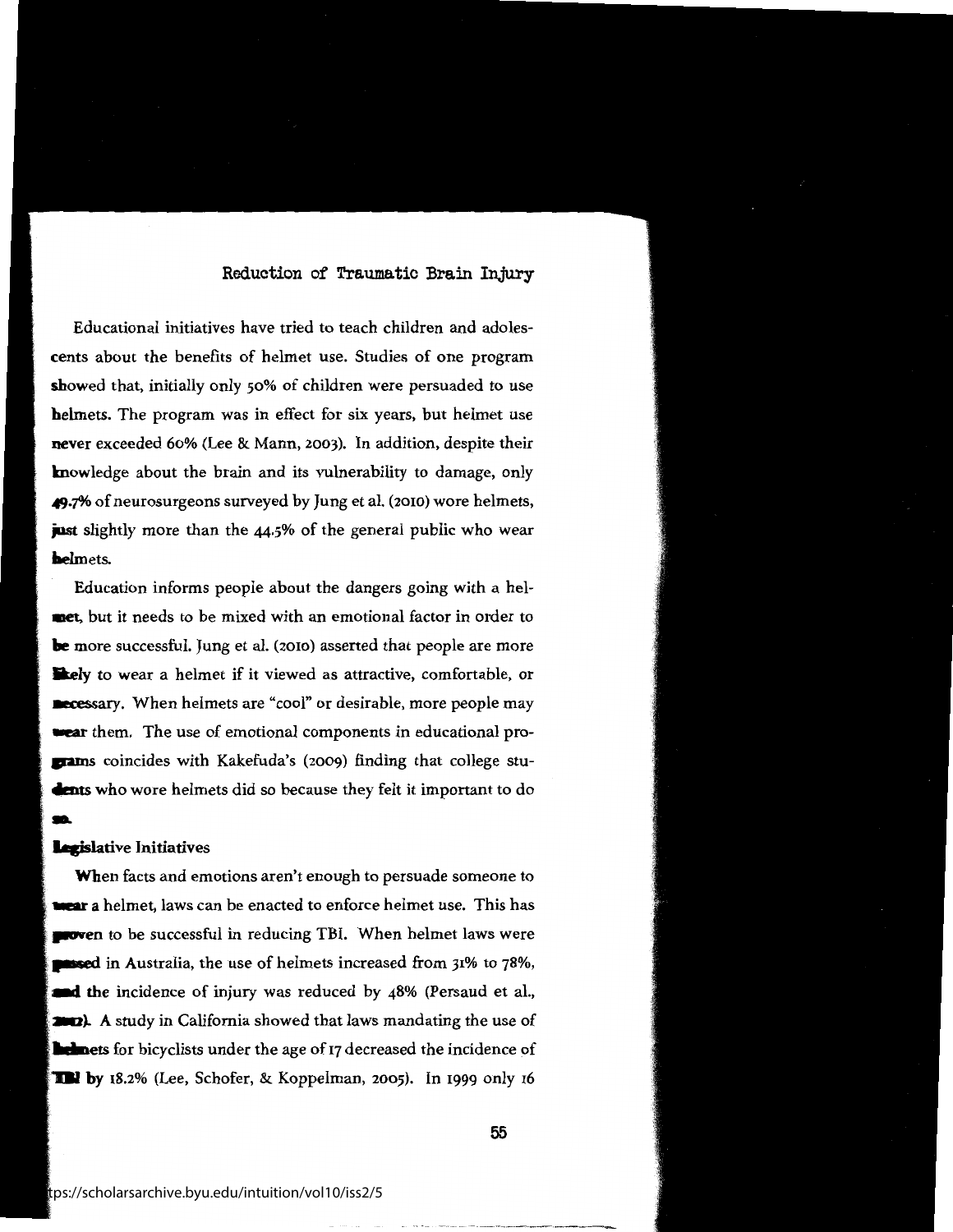states in the U.S. had laws enforcing helmet use for children and adolescents. These states reported 20% fewer deaths from bicyclemotor vehicle accidents than the other 34 states (Meehan, Lee, Fischer, & **Mannix,** 2013).

A study in Israel (Ginsberg & Don, 1994) showed that, whereas a helmet usually costs about \$50, the cost of medical care of TBL is remarkably higher. If obligatory helmet-use laws were had been enacted, the potential savings over five years could be as much as \$43.3 million, in addition to emotional and physical benefits. A similar U.S. study estimated that the fees for TBI totaled \$76.5 billion in just one year (Finkelstein, Corso, & Miller, 2006). Although people don't usually like laws telling them what to do, the benefits of mandatory helmet-use laws are hard to ignore. When certified football helmets were made mandatory by the Nations Operating Committee on Standards for Athletic Equipment (NOCSAE), the occurrence of TBI decreased dramatically, and incidents of TBI related death dropped by 74% (Savica, Parisi, Wold, Josephs, & Ahlskog, 2012). A recent article published at Brigham Young University (Hollingshead, 2013) reported a new type of foam that is being inserted into football helmets. Special sensors transmit impact energy and other information directly to the coach and personal trainers, thus assisting them in knowing when to take an athlete out of the game.

Laws shouldn't just cover more activities but also a wider range of ages. Currently, most laws mandate helmet use for those aged 16 and under (Meehan et al., 2013). However, 43% of persons hospitalized with TBI were 20 years and older.

**56**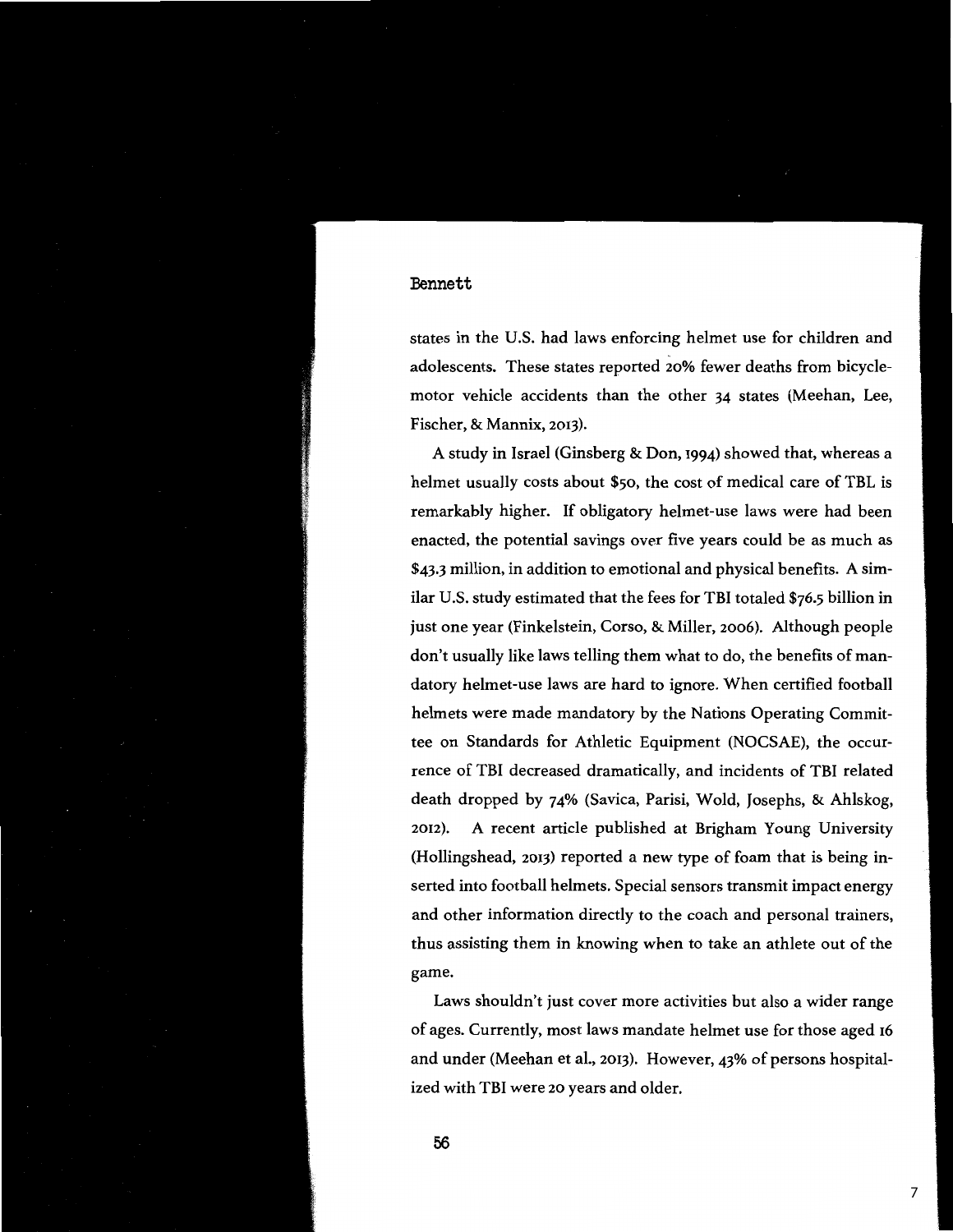## **Nea-Certified Helmets**

I

Mandating the use of helmets isn't enough if the helmets them**achodes** are not effective in protecting the skull and brain. Bicycle **Medimets are mandated by law to meet the Consumer Product Safety Commission** (CPSC) standard. This is a test in which a 5-kg weight **is dropped** from a height of 1.2 meters (Bicycle Helmet Safety Insti**tme,** 2010), thus simulating a human head falling from mounted**licycle-riding height.** If the helmet prevents an impact of less than **)DO g** of force, it is considered safe. An impact above 300 g has been **shown** to cause head injury e (S-1 Helmets, 2013).

**As** previously mentioned, skateboarding is the fourth most**mmmon** cause of TBI (Shaughnessy, 2009), yet there is no regula**tion** for skateboard-helmet safety standards. Many skateboard **laelmets** are manufactured to pass the American Society for Testing **and** Materials (ASTM) test. In this test, the helmet undergoes a 3 foot drop or a 7 mph impact multiple times (ASTM Standard, 2003). However, the test does not effectively measure the effect of an actu**al** fall, which would frequently be from a height of more than three **feet.** Also, although many regulatory agency and manufacturer studies have examined bike helmets, there is a further need for peer-reviewed research that demonstrates the comparative dangers **of** soft-foam, or non-certified, helmets, which are frequently purchased because of convenience and comfort.

## **Discussion**

TBI is a pervasive global health issue. It results in injury to and the death of hundreds of thousands of people each year as well as the expenditure of billions of dollars. Steps need to be taken to re-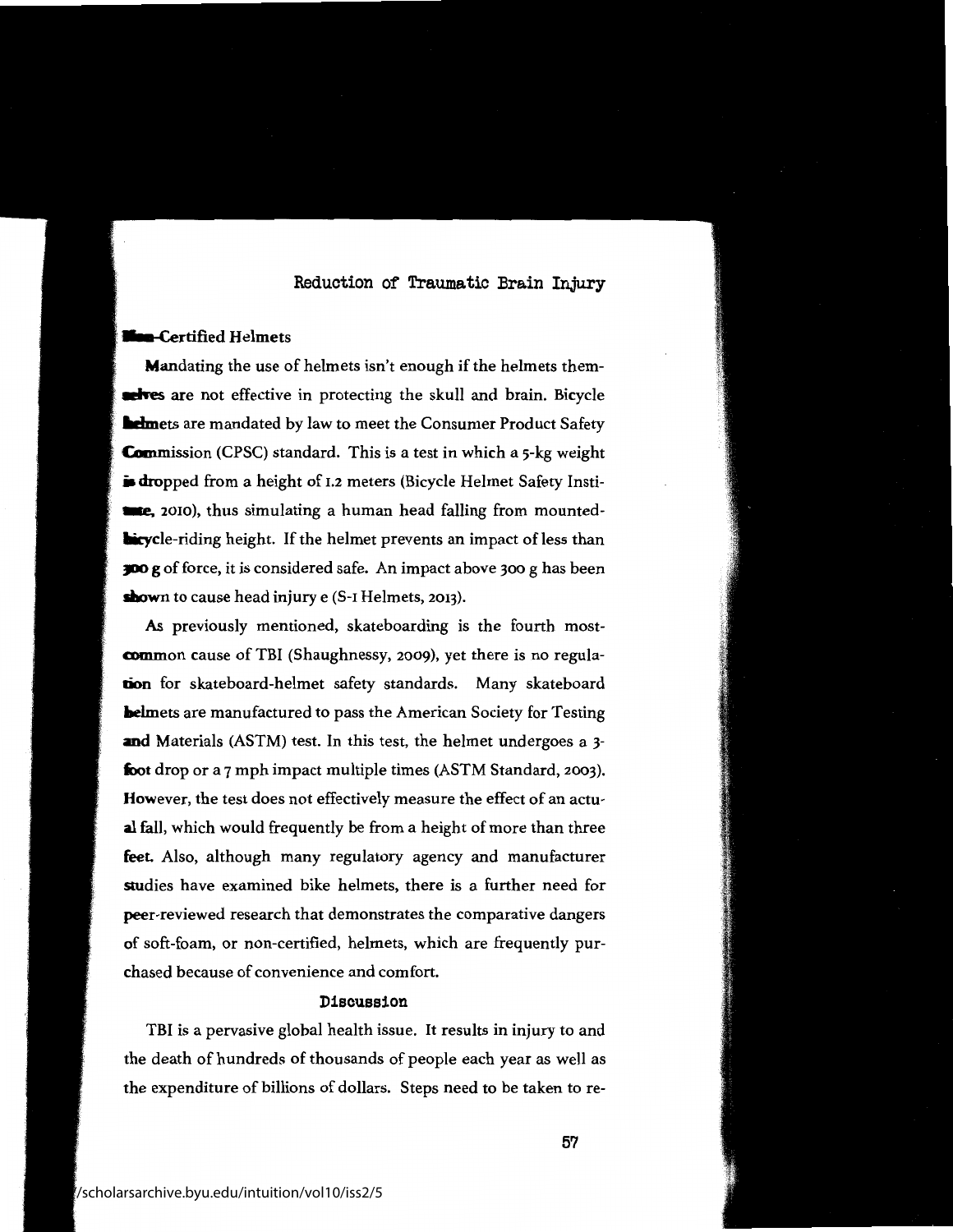duce this tragic cost. Helmets are one means for reducing TBI. Increased helmet use can be achieved through preventative education and legislation mandating the use of helmets.

There is presently a dearth of empirical research focusing on sports such as skateboarding, which results in poorly informed consumers, as well as companies that sell unsafe products. Further research on helmet safety standards will help manufacturers to create affordable but effective helmets. With confidence in helmet protectiveness, widespread knowledge of TBI risks, and an emotional impetus to use helmets, their use may well increase, thereby reducing the risk of TBI.

#### **References**

- Ackery, A., Hagel, B., Prowidenza, C., & Tator, C. (2007). An international review of head and spinal cord injuries in alpine skiing and snowboarding. *Injury Prevention, r3(6),* 368-375. doi: 10.1136/ip.2007.017285
- ASTM Standard C33 (2003). Specification for Concrete Aggregates. West Conshohocken, PA: ASTM International. doi: 10.1520/Coo33-03. www.astm.org.
- Bicycle Helmet Safety Institute. (2010, December 11). *Helmets: How they work, and what standards do.* Retrieved from http://www.bhsi.org/general.htm
- Centers for Disease Control and Prevention. (2013, July 12). CDC grand rounds: Reducing severe traumatic brain injury in the United States. *Morbidity and Mortality Weekly Report.* Retrieved from http://www.cdc.gov/mmwr/preview/mmwrhtml/mm6227a2.htm
- Colorado State University. (2013). *Cost of attendance for the 20I3-I4 academic year.* Retrieved from http://sfs.colostate.edu/cost-of-attendance

Published by BYU ScholarsArchive, 2015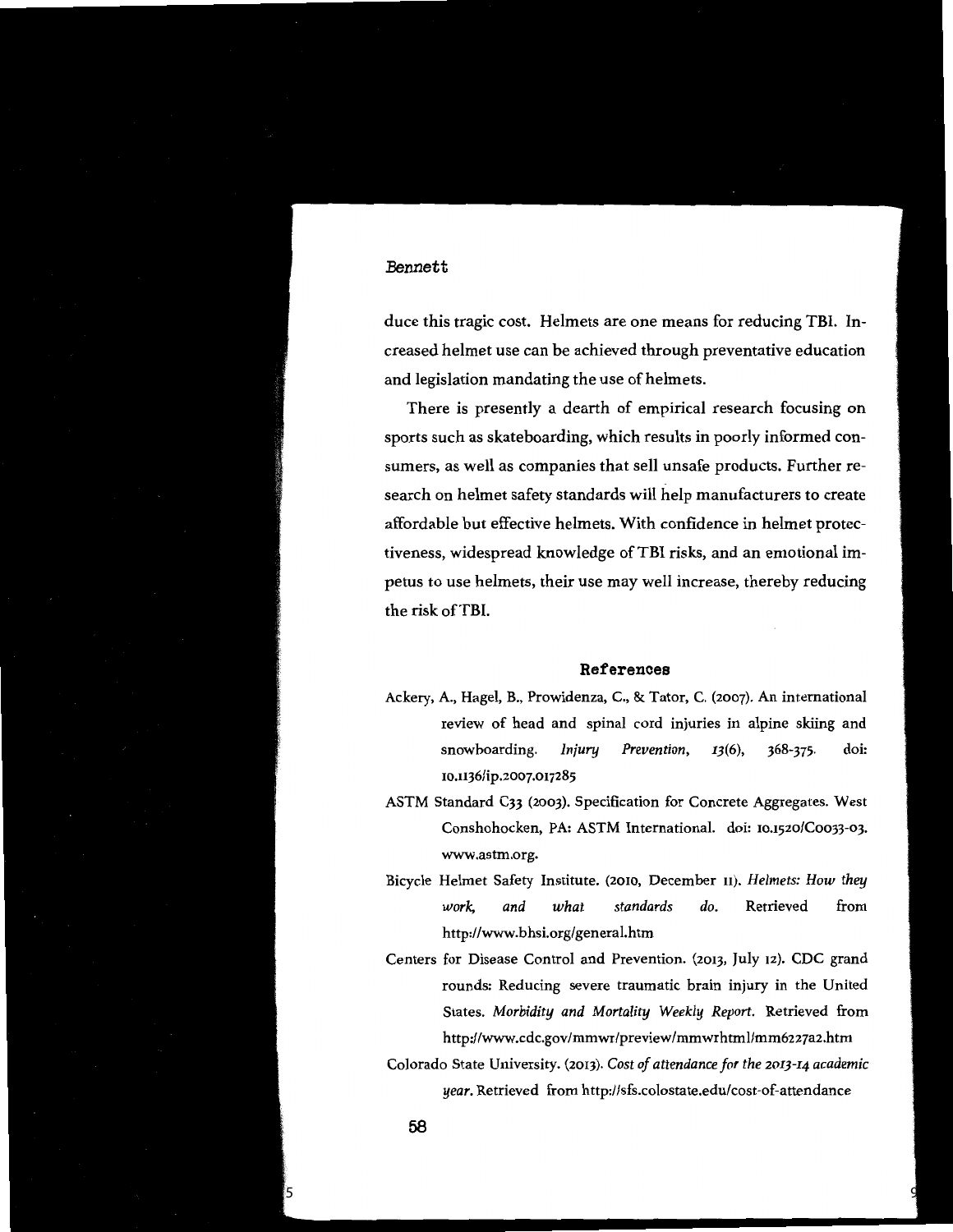- **Corbo,** J., & Tripathi, P. (2004). Delayed presentation of diffuse axonal injury: A case report. *Annals of Emergency Medicine,* 44(1), 57-60. doi:10.1016/j.annemergmed.2003.11.010
- **Curnow, W.** J. (2006). Bicycle helmets: Lack of efficacy against brain injury. *Accident Analysis and Prevention,* 38(5), 833-834. doi:10.1016/j.aap.2006.04.007
- **Fmkelstein,** E., Corso, P., & Miller, T. (2006). *The incidence and economic*  burden of injuries in the United States. New York, NY: Oxford University Press.
- **Ginsberg,** G. M. S., & Don, S. (1994). A cost-benefit analysis of legislation for bicycle safety helmets in Israel. *American Journal of Public Health,* 84(4), 653-656.
- **Bagel,** B. (2006). A critical examination of arguments against bicycle helmet use and legislation. *Accident Analysis and Prevention,* 38(2), 277-278. doi:10.1016/j.aap.2005.09.004
- **llallingshead,** T. (2013, November 5). Smart foam takes aim at concussions by measuring helmet impact. *BYU News.* Retrieved from http://news.byu.edu/ archive13-nov-helmetsmartfoam.aspx
- **)llag. C.,** Zweckberger, K., Schick, U., & Unterberg, A. (2010). Attitude and opinion of neurosurgeons concerning protective bicycle-helmet use. *Journal of Neurotrauma,* 27(5), 871-875. doi:10.1089/neu.2009.1130
- **Kakefuda,** I. (2009). *Identifying factors associated with bicycle helmet use behavior among college students* (Unpublished doctoral dissertation). Colorado State University, Fort Collins, CO.
- Iowlakowsky-Hayner, S. A., Murphy, M. P., & Carmine, H. (2012). Longterm health implications of individuals with TBI: A rehabilitation perspective. *Neurorehabilitation,* 31(1), 85-94.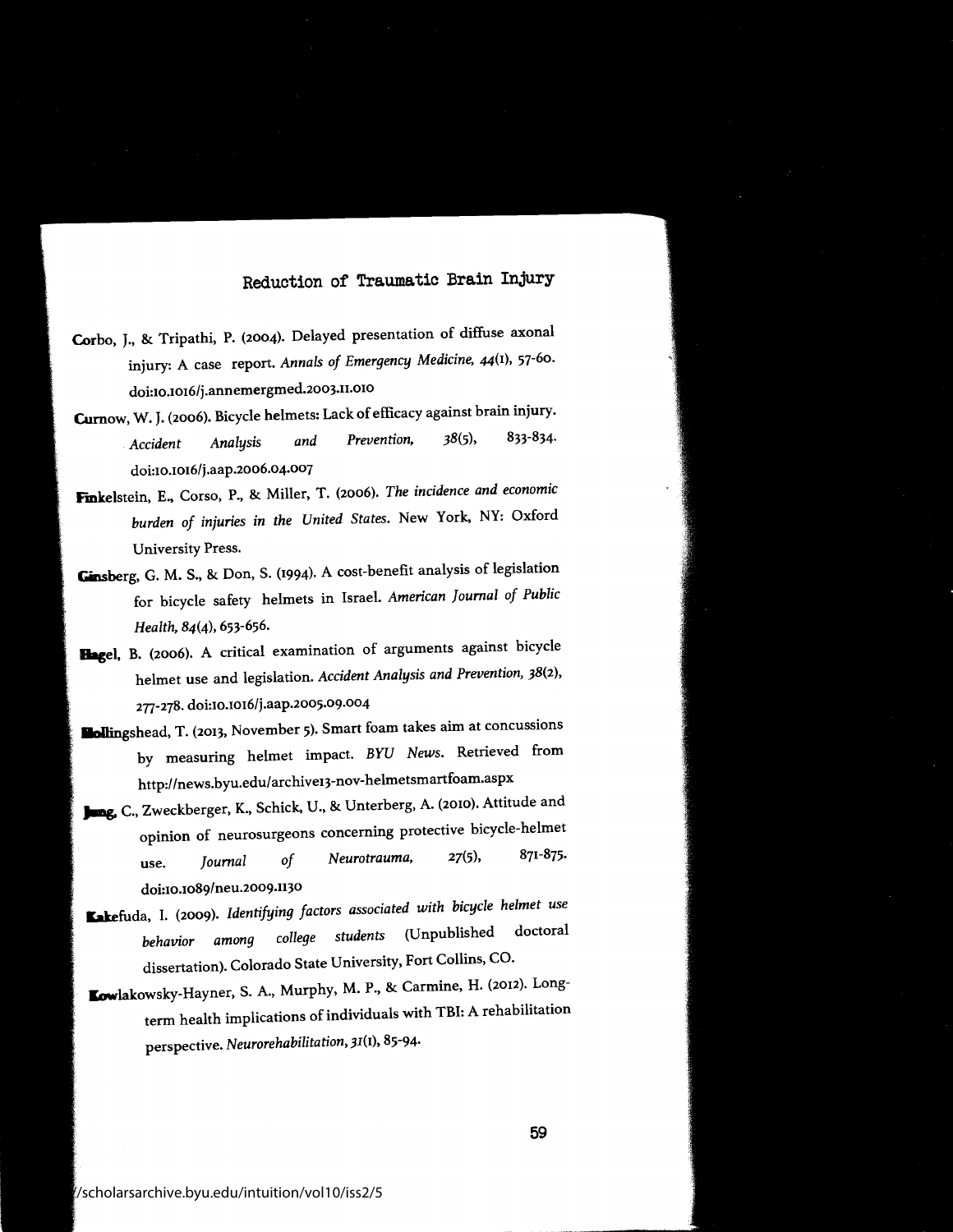- Leathern, J. M., & Body, C. M. (1998). Adolescents' understanding of the causes and consequences of traumatic brain injury. Applied *Neuropsychology, 5(3),* 139-142. doi:10.1207/s15324826ano503-4
- Lee, A., & Mann, N. (2003). Cycle helmets: Time for legislation. *Archives of Disease in Childhood, 88(6),* 465. doi: rn.1136/adc.88.6.465
- Lee, B. H., Schofer, J. L., & Koppelman, F. S. (2005). Bicycle safety helmet legislation and bicycle-related non-fatal injuries in California. *Accident Analysis* & *Prevention,* 37(1), 93- 102. doi:http://dx.doi.org/10.1016/j.aap.2004.07.001
- Mayo Clinic Staff. (2012, October 12). *Traumatic brain injury symptoms.*  Retrieved from http://www.mayoclinic.com/health/traumaticbrain-injury/DS0o552/DSECTION=symptoms
- McDermott, F., Lane, J., Brazenor , G., & Dehner, E. (1993). The effectiveness of bicyclist helmets: A study of 1710 casualties. *Journal of Trauma,34(6),* 844-845.
- Meehan III, W. P., Lee, L. K., Fischer, C. M., & Mannix, R. C. (2013). Bicycle helmet laws are associated with a lower fatality rate from bicycle-motor vehicle collisions. *Journal of Pediatrics, I63(3),* 726- 729. doi:http:/ /dx.doi.org/10.1016/j .jpeds.2013.03.073
- Persaud, N., Coleman, E., Zwolakowski, D., Lauwers, B., & Cass, D. (2012). Nonuse of bicycle helmets and risk of fatal head injury: A proportional mortality, case-control study. *Canadian Medical Association Journal, I84(17),* 921-923. doi: 10.1503 /cmaj. 120988
- Ryszard, P. (2011). Concussion. *Journal of the American Medical Association,*  306(1), doi: 10.1001/jama.306.1.114.
- S-1 Helmets (Producer). (2013). *S-one lifer helmet passing the CPSC test* [Web]. Retrieved from http:/ /vimeo.com/ 42565957
- Savica, R., Parisi, J., Wold, L., Josephs, K., &Ahlskog, J. (2012). High school football and risk of neurodegeneration: A community-based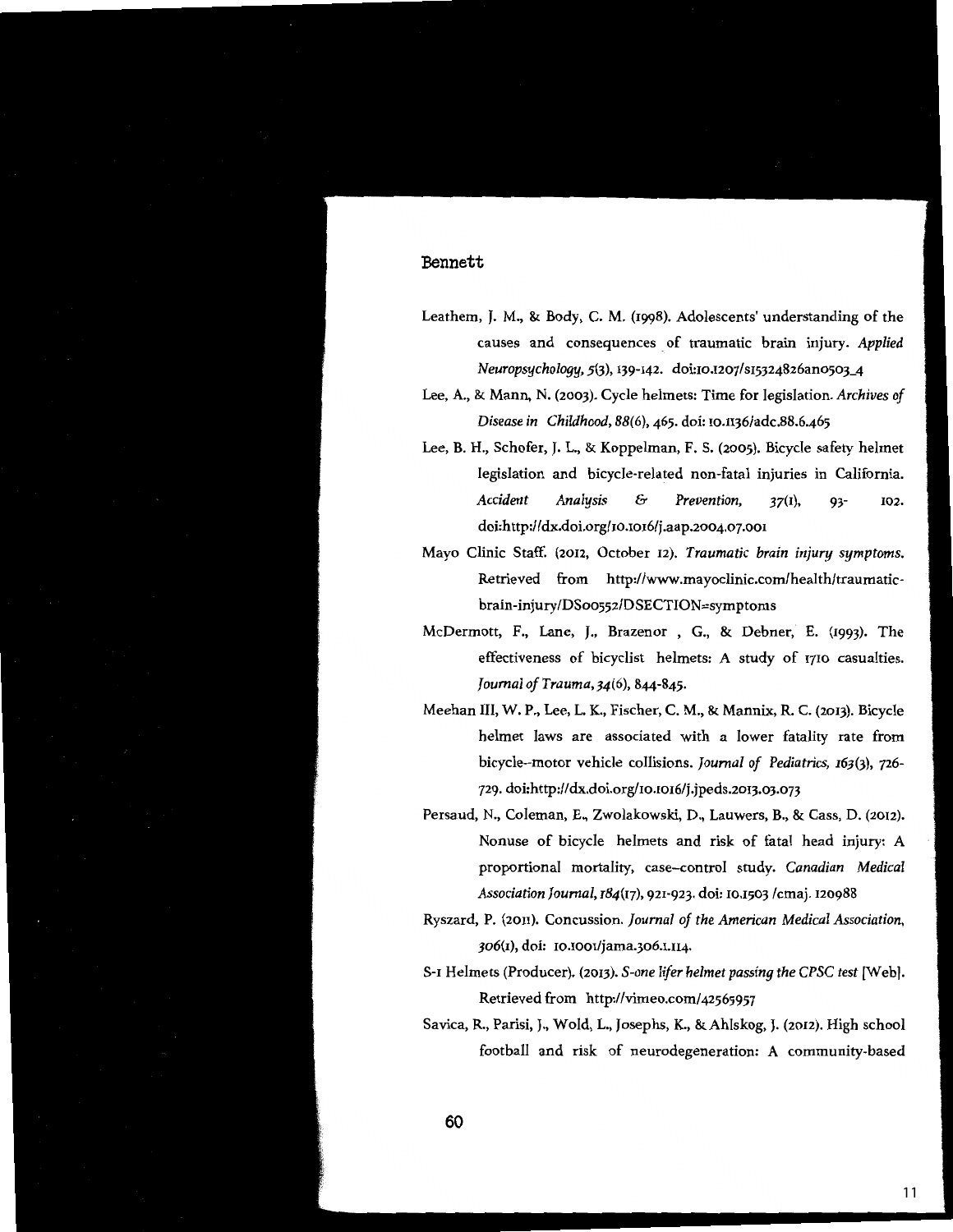|                                                                |  |                              | study. Mayo Clinic Proceedings, $87(4)$ , 335-340. |  | doi: |
|----------------------------------------------------------------|--|------------------------------|----------------------------------------------------|--|------|
|                                                                |  | 10.1016/j.mayocp.2011.12.016 |                                                    |  |      |
| Shaughnessy, M. F. (2009). An interview with Christian Ambler: |  |                              |                                                    |  |      |

| Traumatic | brain   |    | injury      | ın | sports.   | North    |
|-----------|---------|----|-------------|----|-----------|----------|
| American  | Journal | of | Psychology, |    | $II(2)$ , | 297-308. |

 $th$ olarsarchive.byu.edu/intuition/vol10/iss2/5